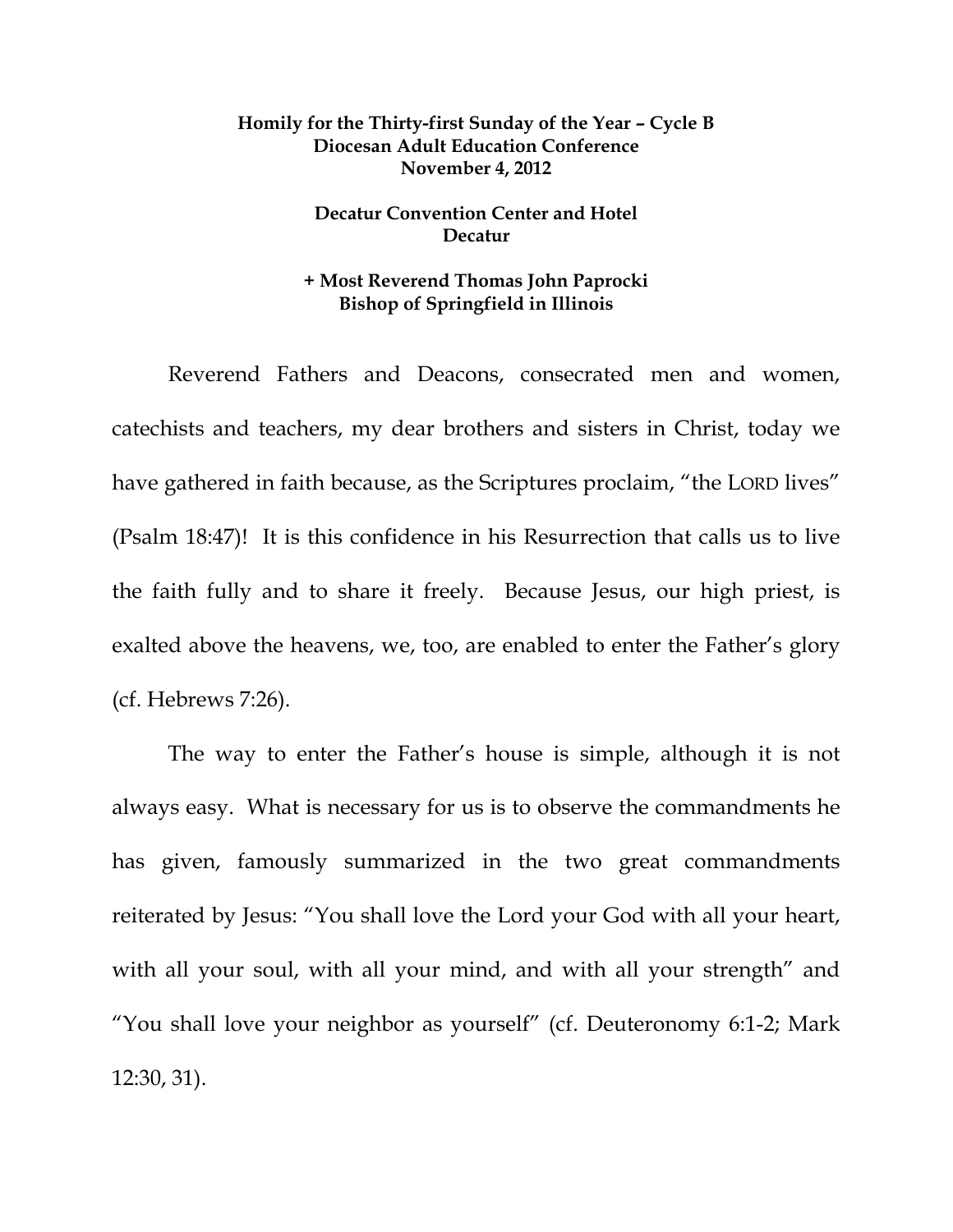Just as Moses enjoined this dual command on the people of Israel, so the Lord Jesus enjoins it on each of his disciples, on everyone entrusted with the gift of faith. You, dear catechists and teachers, share in this enjoining, in this mission of the Church, by forming both children and adults according to the law of the heart, which is love. I thank you for your devotion to this mission and for your generosity and selflessness in helping your brothers and sisters draw near to the kingdom of God (cf. Mark 12:34).

 The dual commandments to love God and neighbor have great attraction for many people. But we must ask, why? What makes this summation of God's law so attractive? For some, its attractiveness lies in its conciseness, but then mistakenly use this brevity to rationalize ignoring the detailed implications of these commands. Why bother with the Ten Commandments or the one thousand, seven hundred and fifty two canons of the *Code of Canon Law* if you just need to remember these two commands? The answer is because the commands to love God and neighbor are the starting point from which all the details flow, not the end of the conversation. Love is more than a warm, fuzzy feeling. It is not enough to tell your spouse and your children that you love them, and then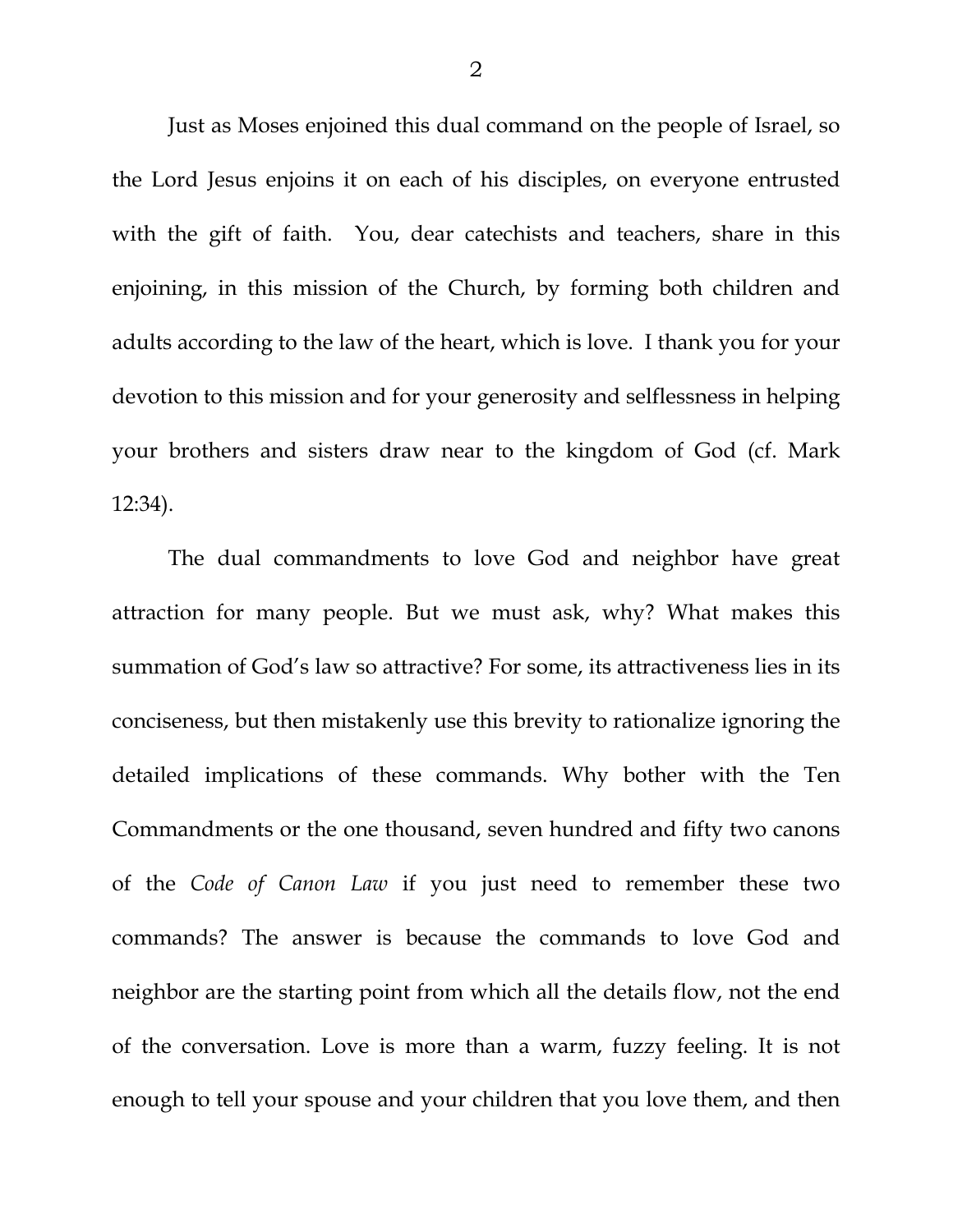just sit back and smile feeling good about that. Yes, communicating your love is important, but if you really love them, you put your feelings into action: your love is lived out in the details if your life and what you do for them to show that you truly care.

 Throughout the course of this Year of Faith, each of us – you and I – will have the profound opportunity to consider how we show God in the actions of our daily lives that we truly love Him and what it is that keeps us from the kingdom of God, from following Christ Jesus completely, without counting the cost and without reserve. The scribe who questioned the Lord knew the proper answer, yet he had not yet entered the kingdom. What kept him from doing so? What keeps you and me from doing so? What keeps us from living the faith fully and sharing it freely?

 For some, perhaps it is wealth; for others, perhaps an undue attachment to a material item or to another person; still for others, it may be a misunderstanding of what the Church teaches and professes to be true. As Father Barron said in his keynote address this morning, what keeps us from following Christ completely may be the mistaken notion that we can find happiness in wealth, pleasure, power or honor instead of in God.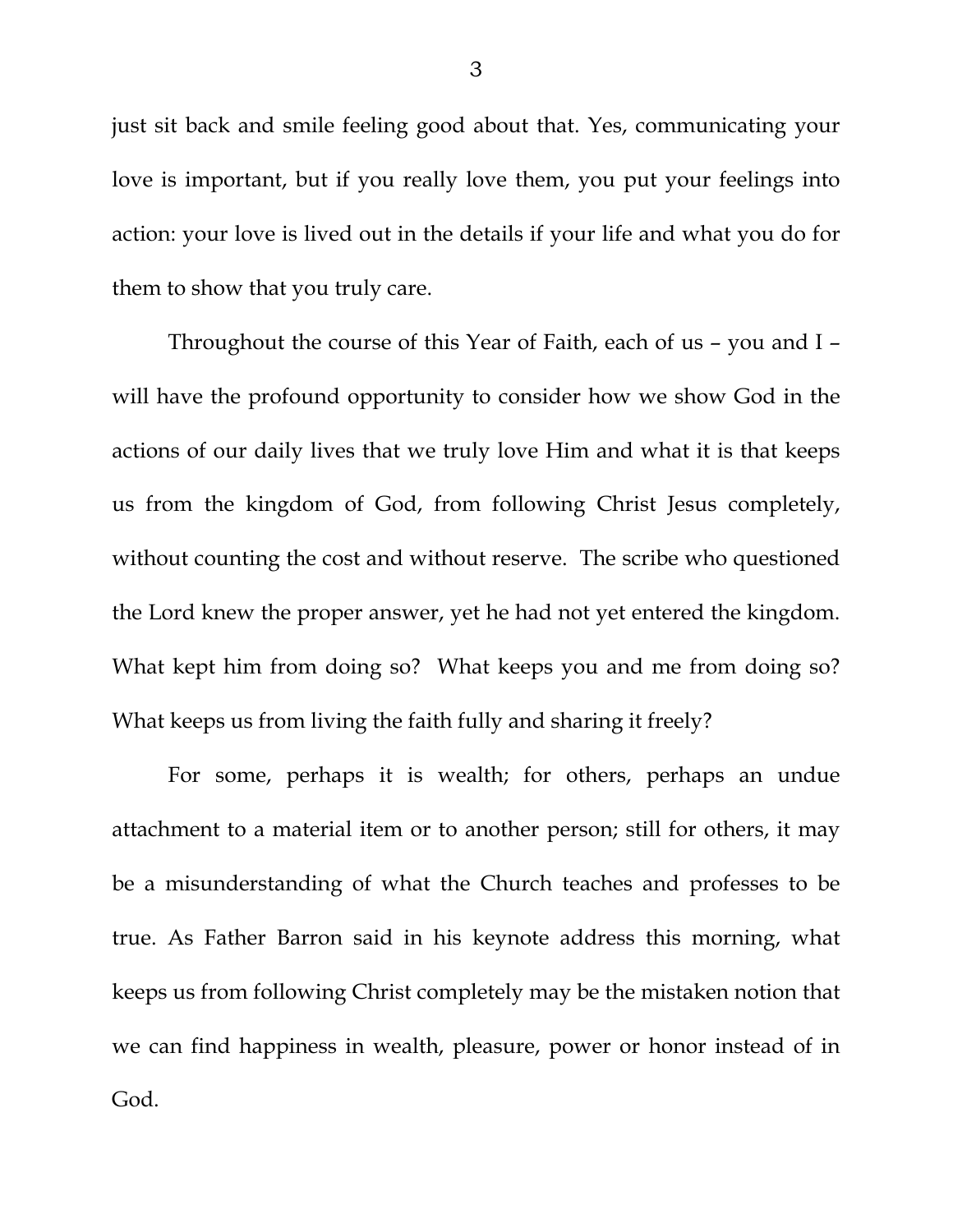So often we think Jesus wants to take away our freedom or to take away something that makes life beautiful and great. In reality, however, he takes nothing away; rather, he gives us everything that makes life truly great and lastingly good. He gives us Himself in the Eucharist we are about to receive; he gives us eternal life; he gives us His life!

 On the day of our Baptism, our parents were questioned, "What do you ask of God's Church for your child?" Among the appropriate answers is, "Faith," to which the priest inquires, "And what does faith offer?" "Eternal life," came the response. Yes, eternal life comes from faith and faith comes from Jesus Christ.

 At the heart, then, of this Year of Faith is the encounter with Jesus Christ. Indeed, in his apostolic letter announcing this year, Pope Benedict XVI spoke of "the need to rediscover the journey of faith so as to shed light clearly on the joy and renewed enthusiasm of the encounter with Christ" (*Porta Fidei*, 2).

 Each of us makes our way on this journey of faith at different speeds or paces. Some of us run swiftly along, keeping our eyes firmly fixed on the prize of eternal life. Some of us simply amble on as if this journey of faith were an airport speedway that will simply move us along without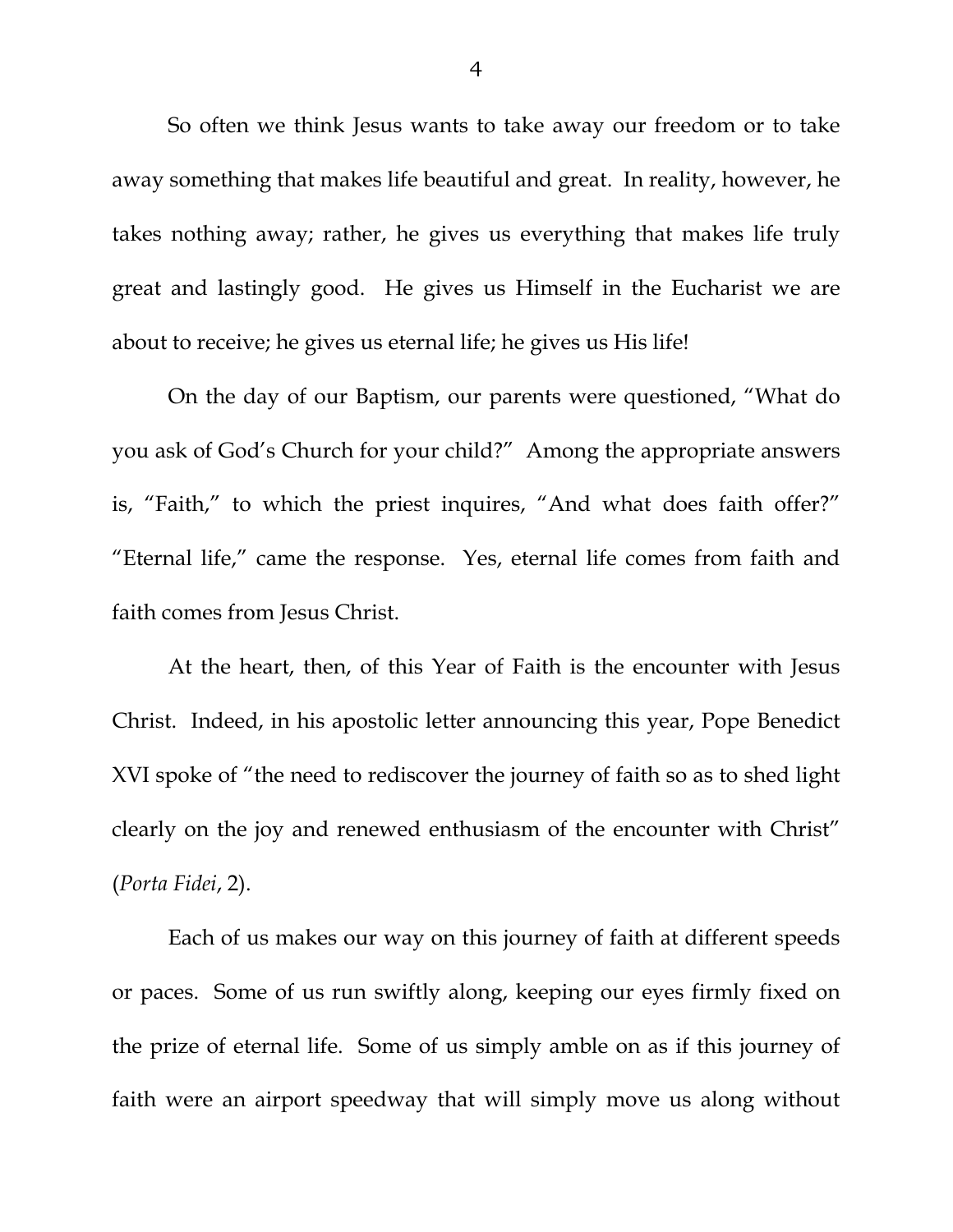any real effort on our part. Some of us make our way backwards and forward and back again.

 At whatever pace we travel on this journey of faith, there is always room for a growth in maturity and an ever-greater "self-abandonment, in a continuous crescendo, into the hands of a love that seems to grow constantly because it has its origin in God," as Pope Benedict put it (*Porta Fidei*, 7). This is what we call discipleship.

The word "disciple" has its roots in the word *disco* – not a genre of music from the 70s, but Latin for "I learn." The disciple is one who learns from the life and teachings of Jesus Christ. This learning is not from dusty tomes or ancient manuscripts, but from the very person of Jesus Christ, risen and alive today, through an immediate and personal relationship with him and his Church. This relationship does not – indeed, cannot – leave a person as he or she was before. The true disciple is the one who becomes such a student of the Master that his very life conforms to the life of Christ in all things.

Unfortunately, there are many challenges in the world that sidetrack people from a willingness to become a disciple of the Lord, open to learn from Him the will of the Father and the ways in which we may live in His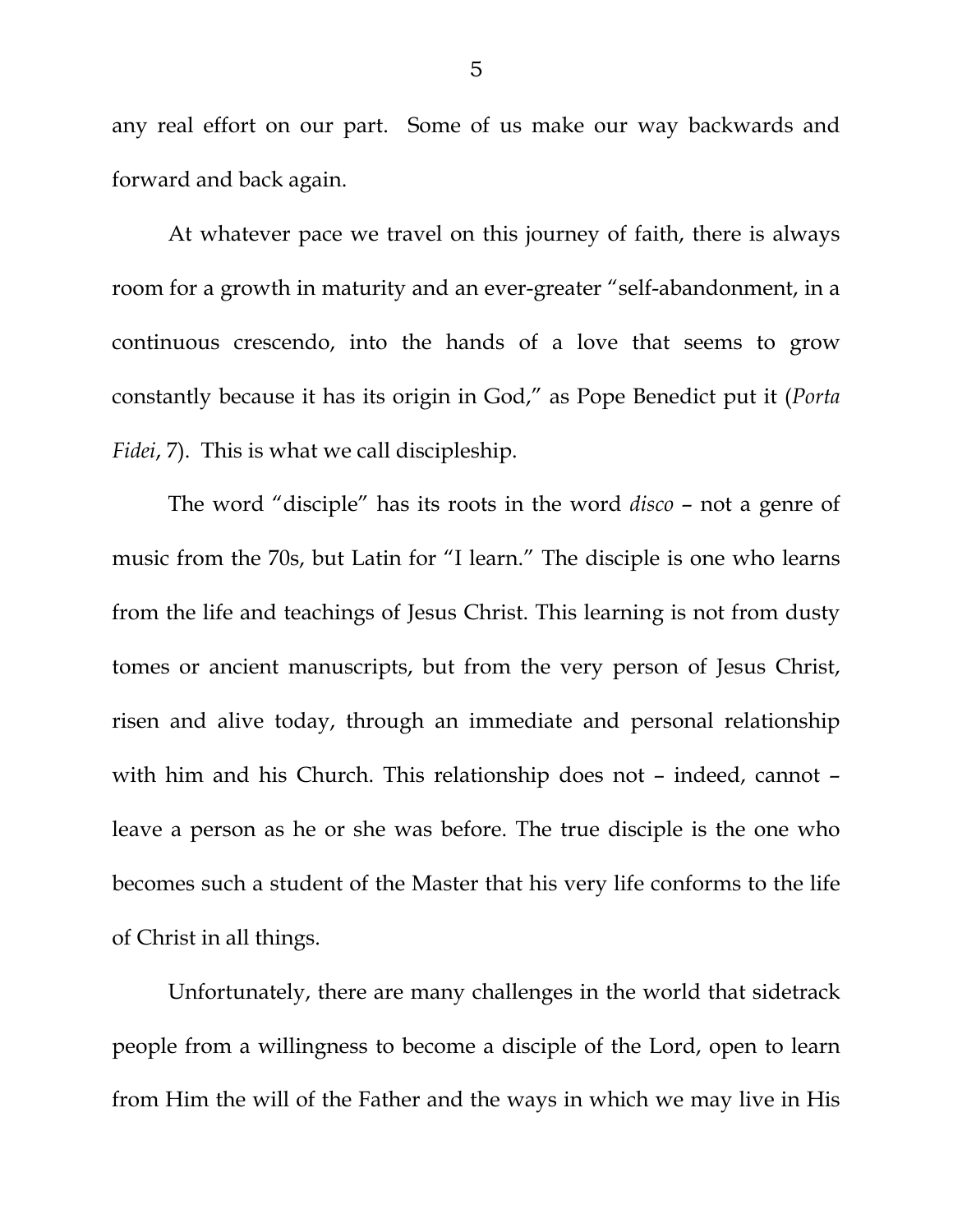love. You may have heard the statistic that the second-largest religious group in the United States is non-practicing Catholics. I am sure that many of us know personally the people and stories behind these numbers. They are our sisters and brothers, our nieces and nephews, our sons and daughters, our neighbors and co-workers.

What can we say to reignite in them the fire of faith? What is Christ inspiring us to do to proclaim the faith anew to these lost sheep? These questions lie at the heart of the Year of Faith. Of this task, the Holy Father wrote: "To rediscover the content of the faith that is professed, celebrated, lived, and prayed, and to reflect on the act of faith, is a task that every believer must make his own, especially in the course of this Year" (*Porta Fidei*, 9). To this end, I would like to propose a three-fold plan to make the most of this Year of Faith.

 First, we must be grateful for the faith we have received, for our encounter with the Lord. Families should strive to make their homes places where the family prays together, reads the Scriptures together, and is nourished together at Sunday Mass. Families should strive to allow their faith to influence everything they do, rather than reserving their faith only for an hour or so on Sunday.